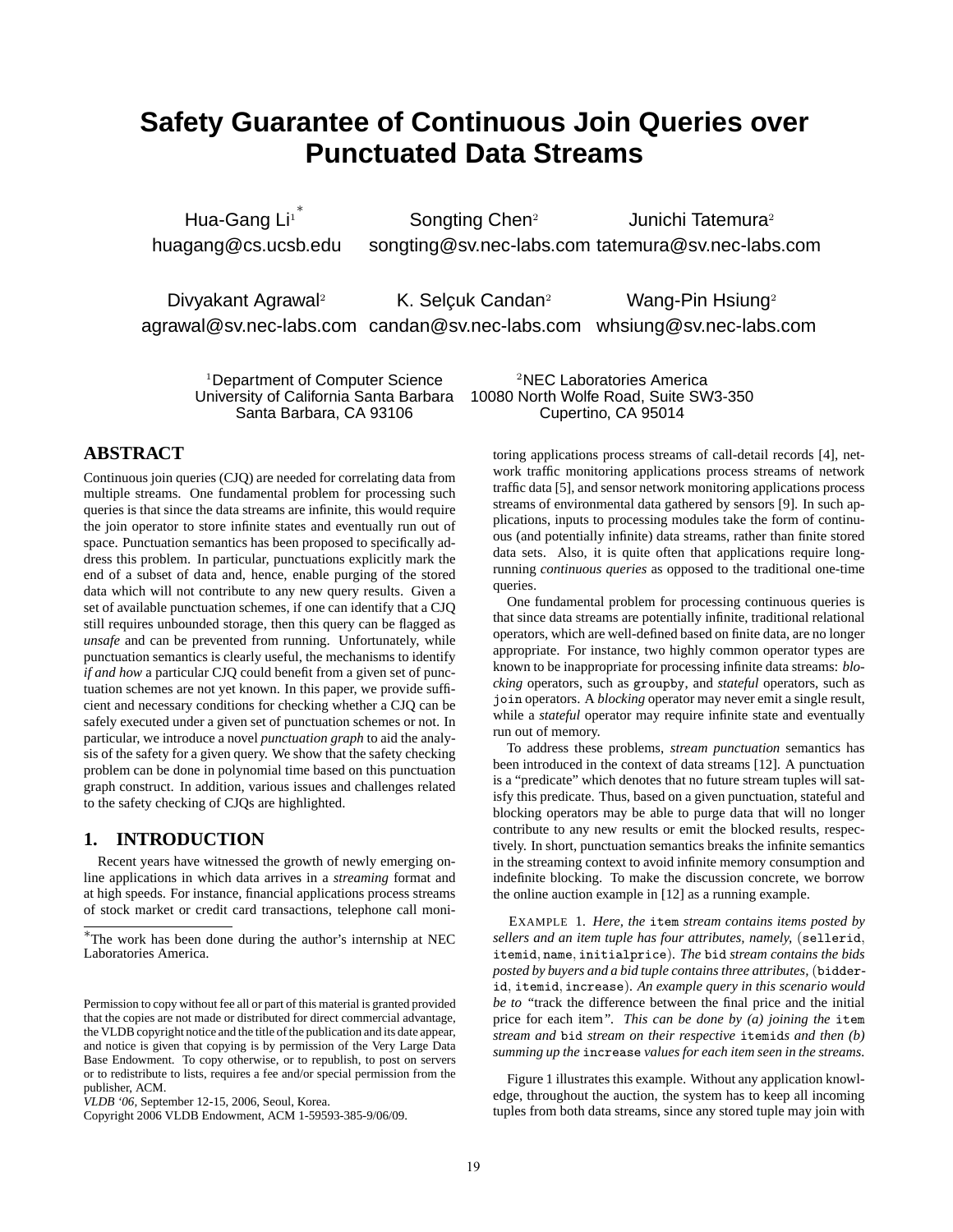

**Figure 1: A Punctuation Example from an Online Auction Scenario**

a future incoming tuple in the other stream. Thus the query will require infinite join state storage (and the system will eventually break down). Nevertheless, with appropriate punctuations, this *infinite state* problem can be resolved:

- First of all, if each itemid is unique in the item stream, then each incoming bid tuple can join with only one single item tuple. Thus, as soon as the corresponding item tuple arrives, all the corresponding bid tuples can be purged from the system.
- When the auction for one item with itemid  $= 1$  is closed, then no more bids for the item with itemid  $= 1$  will be inserted into the bid stream. As a consequence, if this information is available (through a punctuation), the join operator can purge the item tuple with itemid  $= 1$ . Furthermore, the groupby operator can now output the result for this item.

The above example shows the utility of punctuations on addressing the infinite state and blocking problems. Unfortunately, it is impossible to guarantee that the punctuation with a specific value, such as itemid  $= 1$ , will always be generated at runtime. The only knowledge we can learn from the application semantics is that there might be punctuations on itemid from bid stream, which we refer to as *punctuation schemes* (discussed in more detail in Section 2.3). With the knowledge of the available punctuation schemes, it is possible to determine that some continuous queries may still require infinite space no matter what actual punctuations are generated. In the previous example, if the punctuation scheme shows that there are only punctuations on bidderid from bid stream, then the item stream in the above query can *never* be purged. In other words, for some queries, the *infinite state* problem cannot be solved no matter what actual punctuations may come. Such queries are *unsafe* and should not be processed. Obviously, checking safety of continuous queries should be the very first task for a Data Stream Management System (DSMS) [2]. Unfortunately, to our knowledge, there is yet no mechanism that can identify *if and how* a particular continuous query could benefit from the punctuations (or more precisely, *punctuation schemes*) available in the system. Note that although it is impossible to predict which actual punctuations may come at runtime, the safety checking problem under a given punctuation scheme set is very important due to the following reasons:

• First, if the safety checking procedure shows that a query is not safe under a given set of punctuation schemes, then this

query should not ever be allowed to be executed, since it can *never* be purged by any actual punctuations. It is important to make such decision at query compile time before such unsafe query consumes all the resources.

• Second, note that there might exist many punctuation schemes defined by the application semantics. It is thus important for the query engine to identify those punctuations that are useful to a particular query. In this way, we can avoid unnecessary processing of the irrelevant punctuations.

The state-of-the-art on the streaming punctuation research mainly addresses the following three issues: (i) semantic modeling of punctuations in [12], in particular, adaptation of the relational operators into stream operators; (ii) generation of useful punctuations, such as the *heartbeats* [11], to ensure correct support of continuous queries on a time basis; and (iii) optimization of the execution behavior in the presence of punctuations, such as the PJoin algorithm [6] for optimizing binary joins using punctuations.

In this paper, we focus on the safety checking of the continuous join queries (CJQs) given a set of available punctuation schemes. In particular, we show that while the safety checking is quite straightforward for binary join queries (as shown in the above auction example), it is non-trivial when join queries are defined over more than two data streams (*multi-way join*) and when the punctuation schemes are defined on more than one attribute. The underlying challenges mainly originate from the following two aspects:

- The purge strategy for a multi-way join query is not immediately evident in contrast to that for a binary join query. Especially, it becomes more complicated when punctuation schemes on multiple attributes are available.
- There exist many execution plans for a given multi-way join query. For instance, a multi-way join query can be executed by a single MJoin [13] operator, a tree of MJoin operators, a tree of binary join operators, or a tree of mixed MJoin and binary join operators. However, as we will show in this paper, not *all* these execution plans are safe given the available punctuation schemes. Hence, given a continuous join query, we should be able to decide if this query can be safely executed without having to enumerate all possible execution plans.

**Contributions of this Paper.** Our contributions in this paper are summarized as follows:

- We formalize the problem of safety checking of continuous join queries under punctuation semantics. This ensures that there is no unlimited memory requirement during query processing.
- We generalize the straightforward purge strategy for the binary join case to the multi-way join case. This generalization, which we call *chained purge strategy*, also serves as the basis for the safety checking of continuous join queries.
- A new graph representation, namely the *punctuation graph*, is proposed to capture the relationship between the punctuation schemes and the join conditions. Based on the punctuation graph construction, we then propose and prove the *necessary* and *sufficient* conditions for checking the safety of continuous join queries.
- We generalize the concept of *punctuation graph* to capture the case when the punctuation schemes involve more than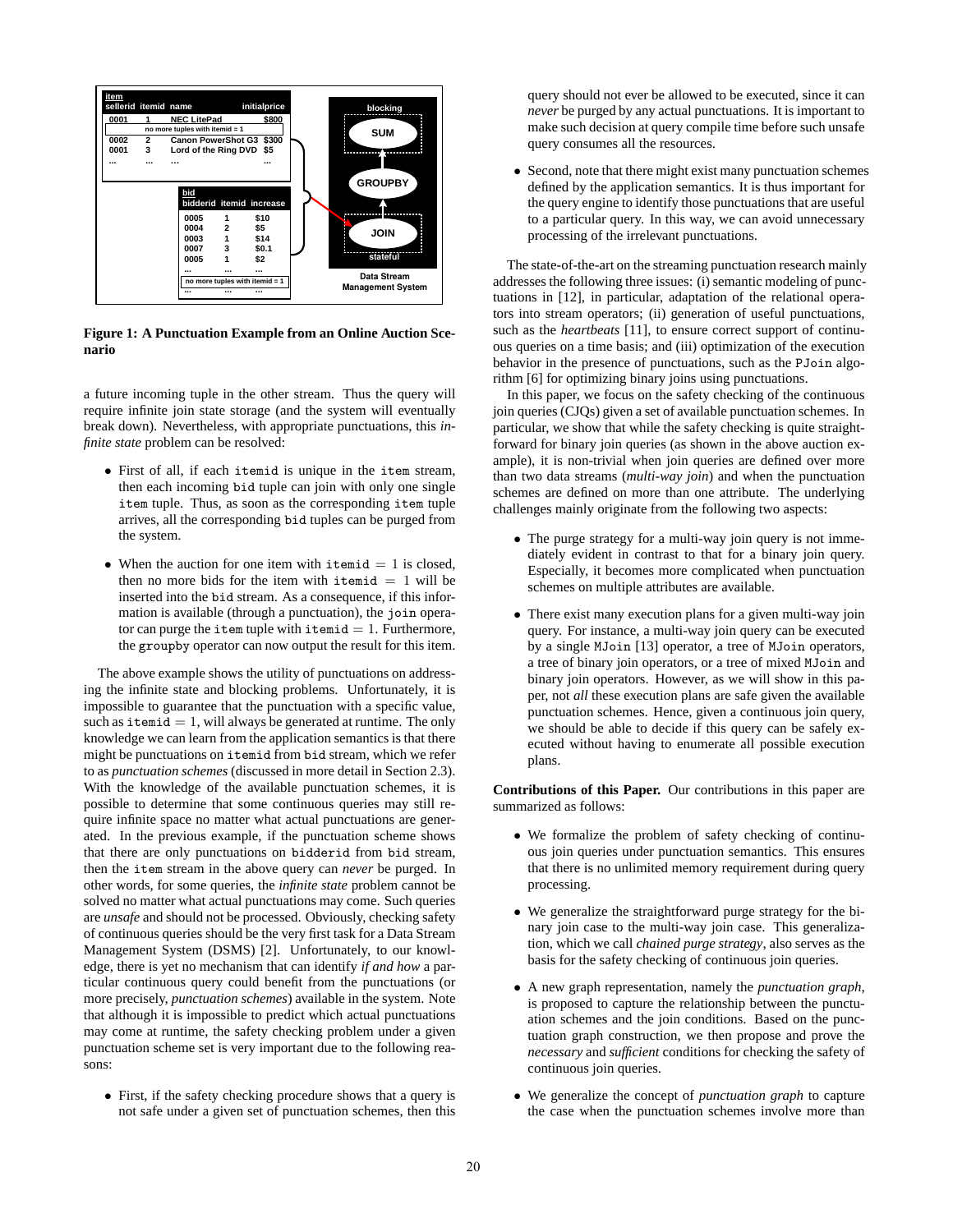

**Figure 2: Architecture for Continuous Join Query Processing**

one attribute. Finally, a *linear time* safety checking procedure for punctuation schemes on a single attribute, and a *polynomial time* safety checking procedure for punctuation schemes on multiple attributes are presented. Both avoid the exponential enumeration of execution plans of a continuous join query.

• Based on our proposed theoretical framework, we also preliminarily discuss how to choose a safe execution plan for a continuous join query by considering a variety of practical issues.

The rest of the paper is organized as follows. Section 2 presents the notations and problem formulation for safety checking of continuous join queries. Section 3 describes how to purge the join states for both binary join and multi-way join operators. In Section 4, safety checking procedure of continuous join queries is proposed and the correctness proof is presented. We discuss some related issues for safety checking in Section 5. Section 6 reviews the related work, followed by conclusions and future work in Section 7.

# **2. NOTATIONS AND PROBLEM FORMU-LATION**

In this section, we define the notations used throughout the paper and formalize the safety checking problem of continuous join queries under punctuation semantics.

## **2.1 System Architecture**

Figure 2 depicts an overview of a general DSMS system architecture. The *input manager* accepts and buffers the stream data and punctuations from the application environment. The *query processor* processes the stream data and punctuations for the registered continuous join queries (CJQs). Of course, the system should allow only those CJQs that can be *safely* executed to be registered in the system. In particular, the *query register* records a set of *punctuation schemes* (Section 2.3) which describe the types of punctuations that may be generated for a particular data stream (this information is typically derived from the application semantics). Before registering a continuous join query, the *query register* checks if this query is *safe* from the available *punctuation schemes* (this safety problem will be formalized in Section 2.4). If it is safe, a safe query plan is generated and continuously executed for the incoming stream data (Section 5). Otherwise, the continuous join query is rejected.

## **2.2 Continuous Join Query and Safety**

**Continuous Join Query.** Each data stream  $S_i$  has a relational schema  $(A_1^i, \dots, A_{n_i}^i)$ , where each  $A_j^i$  is an attribute. A *continuous join query*  $CIQ(\Im, \wp)$  is defined over a set of data streams  $\Im = \{S_1, \dots, S_n\}$ , where  $\wp$  represents a set of join predicates among the data streams.

Each of the join predicates  $p \in \wp$  is specified on two data streams  $S_i$  and  $S_j$ . In this work, we only consider the commonly used *equi-join* predicate, i.e.,  $A_x^i = A_y^j (1 \le x \le n_i, 1 \le y \le n_j)$ . We also only consider *conjunctive* join predicates between any two data streams. To support other kinds of join predicates and *disjunctive* join predicates remains as future work.

Due to the unbounded nature of data streams, only non-blocking join algorithms are suitable. For instance, a symmetric binary hash join algorithm [14] can be used in the case of binary join operators and a generalized symmetric join algorithm [13] can be employed for MJoin operators.

**Join State.** When executing a continuous join query, inputs of each join operator need to be stored for producing future matches. We refer to the space used for storing the inputs of each join operator as the *join states*. In the case of a hash-based join algorithm, the join states of a join operator refer to the hash tables where the streaming data elements or the intermediate join results are hashed and stored.

We denote  $\mathbb{M}^n$  as a join operator with  $n(\geq 2)$  inputs (either a binary join operator or an MJoin operator), and denote  $\Upsilon_{S_i}$  (i = 1..*n*) as the join states of  $\mathbb{X}^n$ . Future inputs are denoted as  $\Delta \Upsilon_{S_i}$  $(i = 1..n)$ . Note that a tuple in  $\Upsilon_{S_i}$  needs to be stored as long as it can generate a result with any tuples in the future inputs.

**DEFINITION 1. Purgeability.** *A join state*  $\Upsilon_{S_i}$  (i = 1.*n*) *is purgeable* iff *for any tuple*  $t \in \Upsilon_{S_i}$ *, there exists a mechanism to determine that* t *will not produce any join results with any new tuples in*  $\Delta \Upsilon_{S_i}$  ( $j \neq i$ ). A join operator  $\mathbb{A}^n$  is purgeable iff all n *join states are purgeable.*

Let an execution plan  $\Gamma(\Im, \wp)$  of a continuous join query  $CJQ$  $(\Im, \wp)$  contain  $m(\geq 1)$  join operators; i.e.,  $\mathbb{A}^{n_1}, \cdots, \mathbb{A}^{n_m}$ .

DEFINITION 2. **Safety of an Execution Plan.** *An execution plan*  $\Gamma(\Im, \varnothing)$  *containing* m *join operators*  $\mathbb{N}^{n_1}, \cdots, \mathbb{N}^{n_m}$  *is safe* iff *every join operator*  $\mathbb{M}^{n_i}$   $(i = 1..m)$  *is purgeable.* 

DEFINITION 3. **Safety of a Continuous Join Query.** *A continuous join query*  $CJQ(\Im, \wp)$  *is safe iff there exists at least one safe execution plan*  $\Gamma(\Im, \wp)$ *.* 

Note that we need a specific *mechanism* to determine purgeability defined above. When all the data streams are finite as in the conventional database case, the join states can be purged once all the streams are consumed. When we are dealing with *sliding window* type of continuous join queries [2], any tuples in the join states that move out of the time window can be purged. However, when neither of these are applicable, we need a new mechanism to ensure the safety of continuous join queries. Later in this section, we introduce a mechanism to formalize the safety problem using punctuations.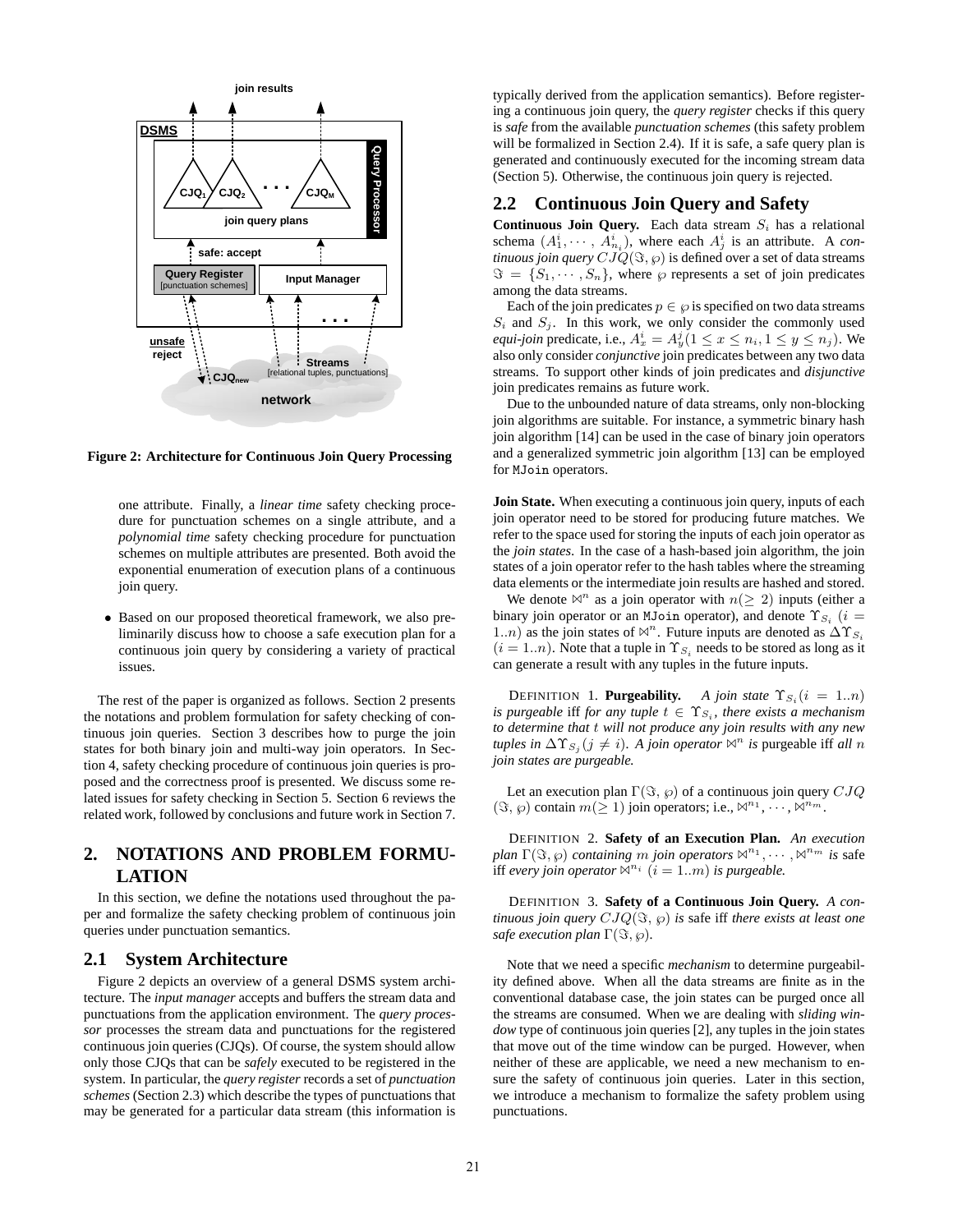# **2.3 Punctuation**

**Punctuation.** A *punctuation* P is a predicate on stream elements that must be evaluated to false for every element following the punctuation [12]. There are many ways to represent punctuations. We adopt the notations from [12] to represent punctuations as data to allow their easy storage, searching and manipulation. A punctuation for a data stream  $S(A_1, \dots, A_n)$  is formally defined as a set of patterns, one for each attribute  $A_i(1 \leq i \leq n)$ . As in [12], a pattern can be *wildcard*, denoted as "\*". This means that there is no value constraint on a particular attribute for the future stream data. A pattern can also be a constant value, which means that there is an equal-value constraint on a particular attribute for the future stream data. For instance, in the online auction example of Section 1, the punctuation for the bid stream which states that no more bids for the item with  $\text{itemid} = 1$  will arrive can be represented as  $(*$ , itemid = 1,  $*)$ , or simply  $(*, 1, *)$ .

**Punctuation Scheme.** In this paper, we introduce the *punctuation scheme* concept to model the application semantics in terms of the formats of punctuations that a data stream  $S$  can have. For instance, in the online auction example of Section 1, it only makes sense to have punctuations with constant value patterns on the attribute itemid rather than on the attribute increase for the bid stream.

Formally, a *punctuation scheme*  $P^S$  on a data stream  $S(A_1, \dots, A_n)$  $(A_n)$  is defined as  $(P_1^S, \dots, P_n^S)$ . If we may have puncutations with constant value patterns on attribute  $A_i$ , then we denote  $P_i^S$  =  $" +"$ . In this case, we call attribute  $A_i$  *punctuatable* and the actual punctuation p an *instantiation* of its corresponding punctuation scheme  $P<sup>S</sup>$ . If we can only have punctuations with wildcard patterns on attribute  $A_i$ , then we denote  $P_i^S = \cdots$  and attribute  $A_i$ is not punctuatable. In the last auction example, we may have one punctuation scheme on the bid stream  $($ ,  $+$ ,  $-$ ,  $-$ ), denoting that we may have punctuations with constant value patterns only on attribute itemid.

Note that a punctuation scheme over a data stream may have more than one punctuatable attributes at the same time and the corresponding punctuations have to be instantiated by assigning constant value patterns to all the punctuatable attributes. Moreover, a data stream may have more than one punctuation scheme. The *query register* in Figure 2 contains all the punctuation schemes defined in the DSMS for checking the safety of continuous join queries, referred to as *punctuation scheme set*, denoted by .

#### **2.4 Safety Problem Formulation**

While punctuations are conceptually useful, as shown in the auction example in Section 1, it is not immediately clear *if and how* a particular continuous join query could benefit from a given set of available punctuations. In this section, we formalize the process through which punctuations affect the safety of a CJQ. We first rephrase Definition 1 in terms of punctuation schemes.

DEFINITION 4. **Purgeability using Punctuations.** *A join state*  $\Upsilon_{S_i}$  (*i* = 1..*n*) *of a join operator*  $\mathbb{A}^n$  *is purgeable for a given punctuation scheme set*  $\Re$  *iff for any tuple*  $t \in \Upsilon_{S_i}$ *, there exists a finite set of punctuations* {P} *(with each* P *being an instantiation of one punctuation scheme in ) such that we can determine that* t *will not produce any join results with any new tuples of the join states,*  $\Delta \Upsilon_{S_i}$  ( $j \neq i$ ). A *join operator*  $\mathbb{A}^n$  *is* purgeable iff *its all n join states are purgeable. An execution plan is safe* iff *all its join operators are purgeable.*

Definition 4 highlights the first problem we tackle in this paper: "*given a punctuation scheme set, how can we determine if the tuples in the join states can be purged?"*

DEFINITION 5. **Safety of a CJQ using Punctuations.** *A continuous join query*  $CJQ(\Im, \wp)$  *is safe iff there exists at least one safe execution plan*  $\Gamma(\Im, \wp)$ *.* 

Definition 5 highlights the second problem we address in this paper. That is, "*given an arbitrary* CJQ*, how can we decide if there exists a safe plan for executing this query or not?"* As we will show later in Section 4, given the same punctuation scheme set and CJQ, some execution plans are safe while others are not. The challenge is thus to determine the safety of a query without enumerating all possible execution plans, which is obviously very expensive.

Note that there are actually two choices for implementing the purge strategy for continuous join queries. The first choice is a natural one, which is to extend the join operator with purge functionalities [6, 12]. In this case, the query purgeability depends on the shape of the query execution plan. The alternative is to develop a separate purge engine that is independent of any specific query execution plan. In this case, the query purgeability depends only on the query itself. In this work, while we assume using the first model since it is a clear and easy extension to existing query engine, our safety checking results can be applied to both scenarios.

Finally, since a given CJQ can be safely executed in a number of ways under a given punctuation scheme set, we will discuss how to choose a safe execution plan based on various possible objectives.

# **3. PURGING JOIN STATES USING PUNC-TUATIONS**

We first address the purgeability of the join states for a given punctuation scheme set. We start with punctuation schemes having only one punctuatable attribute and then we show how to evolve our proposed techniques to handle arbitrary punctuation schemes. Before we can answer *if* a join state can be purged for a given punctuation scheme set, we first need to understand *how to* purge a join state using punctuations. Such a *purge strategy* will serve as the basis for the safety checking procedure in Section 4. In this section, we first study the simple binary join case and generalize the results to the more general MJoin case.

#### **3.1 Purging for Binary Join Operator**

It is straightforward to determine the required punctuation schemes for a binary join operator's continuous and safe execution. The process was roughly introduced using the online auction example in Section 1. We now formally provide the purge strategy for a binary join operator.

Assume that the two input data streams of a binary join operator  $\mathbb{N}^2$  are  $S_1(A_1^1, \dots, A_{n_1}^1)$  and  $S_2(A_1^2, \dots, A_{n_2}^2)$ , and the join predicate is  $A_i^1 = A_j^2$ . In order to purge a tuple  $t(a_1, \dots, a_i, \dots, a_k)$  $a_{n_1}$ ) in the join state  $\Upsilon_{S_1}$  for  $S_1$ , we need a punctuation of the form  $(*, \dots, A_j^2 = a_i, \dots, *)$  from  $S_2$  such that for any new tuples  $\Delta \Upsilon_{S_2}$ ,  $t \bowtie \Delta \Upsilon_{S_2}$  must evaluate to  $\phi$ . More formally, in order to purge any tuples in  $\Upsilon_{S_1}$ , we need a punctuation scheme  $P^{S_2}$  on  $S_2$  with  $P_j^S = " +".$  A similar situation holds for purging the tuples in the join state  $\Upsilon_{S_2}$ .

Note that it is straightforward to support conjunctive join predicates between two input streams. Now we assume that the join predicates are  $A_{i_1}^1 = A_{j_1}^2 \wedge \cdots \wedge A_{i_p}^1 = A_{j_p}^2$ . A punctuation scheme  $P^{S_2}$  from  $S_2$  with at least one  $P_k^{S_2} = " + "(k = j_1..j_p)$ suffices to purge the join state  $\Upsilon_{S_1}$ .

## **3.2 Purging for MJoin Operator**

Prior work [6] on purge strategies of MJoin operators only considers the cases where all input streams *share* the same join at-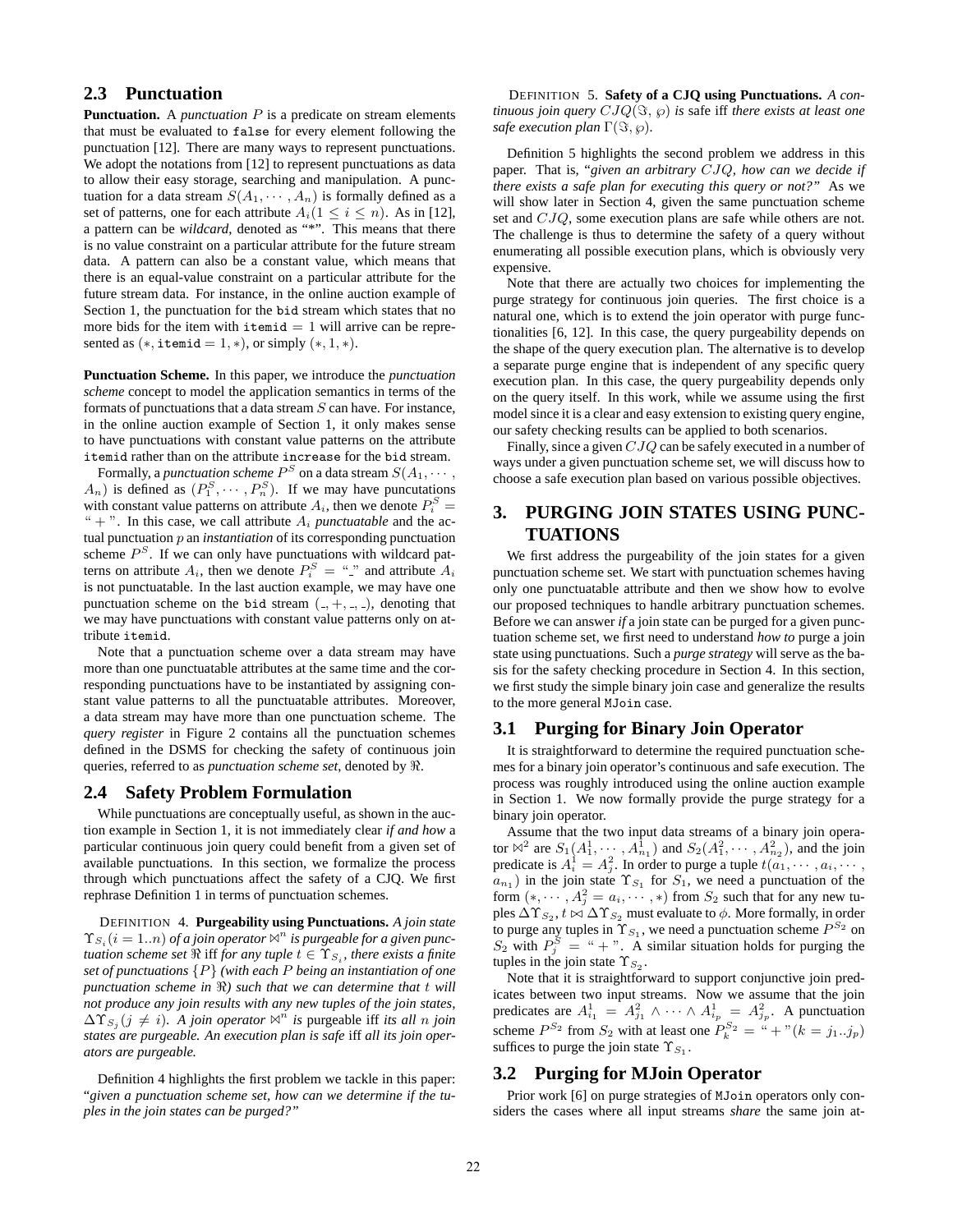

**Figure 3: A 3-Way CJQ Executed by an MJoin Operator**

tributes in the join predicates. In contrast, in this section, we propose a *chained purge strategy* for the MJoin operator under any arbitrary join predicates. We first introduce a notion of *join graph* for a join operator.

DEFINITION 6. **Join Graph.** *The join graph for a join operator*  $\mathbb{N}^n$  *is a connected, undirected, labeled graph*  $JG(V, E)$ *. Each vertex*  $v_i \in V$  *represents one input stream*  $S_i$  *for the join operator. Each edge,*  $e_{ij} \in E$ *, between any two vertices*  $v_i$  *and*  $v_j$  *represents that there exists a join predicate between*  $S_i$  *and*  $S_j$ *.* 

EXAMPLE 2 (MOTIVATING EXAMPLE). *Figure 3 shows an example 3-way join operator with three inputs*  $S_1(A, B)$ ,  $S_2(B, C)$ ,  $S_3(C, A)$  *and two join predicates*  $S_1.B = S_2.B, S_2.C = S_3.C$ . *Each vertex in the join graph corresponds to one input. There are two edges, namely, one between*  $S_1$  *and*  $S_2$  *and one between*  $S_2$ *and* S3*, denoting the two join predicates.*

Let us now use the above example to provide some intuitions for how to purge the join states for an MJoin operator. Assume that the join states for  $S_1, S_2$  and  $S_3$  are  $\Upsilon_{S_1}, \Upsilon_{S_2}$  and  $\Upsilon_{S_3}$  respectively, as shown in Figure 3. In order to purge a tuple  $t(a_1, b_1)$  from  $\Upsilon_{S_1}$ , we have to guarantee that it will not generate any new query results with either  $\Delta \Upsilon_{S_2}$  or  $\Delta \Upsilon_{S_3}$ .

First, we consider how to ensure  $t \Join \Delta \Upsilon_{S_2} = \phi$ . Clearly, from the discussions in the last section, we know that we need a punctuation from  $S_2$  as  $(b_1, *)$  such that  $t \bowtie \Delta \Upsilon_{S_2} = \phi$  always holds. We define the *joinable* tuples in  $\Upsilon_{S_2}$  with respect to t as  $T_t[\Upsilon_{S_2}] = \Upsilon_{S_2} \Join t^{-1}$ . We further refer to  $P_t[S_2]$  as the required punctuations from  $S_2$  for purging tuple t. In this case,  $P_t[S_2] =$  $\{(b_1, *)\}.$ 

Next, we consider how to ensure  $t \bowtie (\Upsilon_{S_2} + \Delta \Upsilon_{S_2}) \bowtie \Delta \Upsilon_{S_3} =$ φ. Since  $t \bowtie \Delta \Upsilon_{S_2} = \phi$  must hold from previous step, we only need to make sure that  $t \Join \Upsilon_{S_2} \Join \Delta \Upsilon_{S_3} = \phi$ . Since  $t \Join \Upsilon_{S_2} = t \Join (\Upsilon_{S_2} \Join t) = t \Join T_t[\Upsilon_{S_2}],$  we only need to guarantee that  $T_t[\Upsilon_{S_2}] \bowtie \Delta \Upsilon_{S_3} = \phi$  always holds. Assume that  $\delta_C(T_t[\Upsilon_{S_2}]) = \{c_1, \dots, c_n\}^2$ . Again, from the discussion for the binary join case, we need punctuations  $(c_1, *), \dots, (c_n, *)$  to ensure that  $T_t[\Upsilon_{S_2}] \bowtie \Delta \Upsilon_{S_3} = \phi$  always holds. The required punctuations are thus  $P_t[S_3] = \{(c_1, *), \dots, (c_n, *)\}.$ 

The above example shows that there is a *chaining* effect, which results in that streams that are not directly connected with  $t$  (in terms of join predicates) still have impact on the purgeability of t.



**Figure 4: Chained Purge Strategy for MJoin Operator**

#### *3.2.1 Chained Purge Strategy*

We use the above observation to develop a *chained purge strategy*. First, consider an acyclic join graph. For any node S in the join graph, we can obtain a spanning tree from the join graph rooted at S as shown on the top of Figure 4. Now, consider any root-to-leaf path  $S \to S_1, \dots, \to S_p$ , with join predicates as  $S.A_1 = S_1.A_1$ ,  $S_1.A_2 = S_2.A_2, \dots, S_{p-1}.A_p = S_p.A_p$  without loss of generality. In order to purge any tuple  $t$  in  $S$ , we need to ensure that t cannot generate any new query results with  $\Delta \Upsilon_{S_1}, \cdots, \Delta \Upsilon_{S_n}$ . We derive the required punctuations  $P_t[S_i]$  for each  $S_i$  in order to purge t below.

**Step 1:** Obviously, we need punctuations  $P_t[S_1]$  with a set of predicates on  $S_1.A_1$ , whose values come from  $\delta_{A_1}(t)$ . With  $P_t[S_1]$ , we guarantee that  $t \bowtie \Delta \Upsilon_{S_1} = \phi$  always holds. We then define the *joinable* tuples in  $\Upsilon_{S_1}$  with respect to t as  $T_t[\Upsilon_{S_1}] = \Upsilon_{S_1} \times t$  for the next step.

**Step 2:** We need punctuations  $P_t[S_2]$  with a set of predicates on  $S_2.A_2$ , whose values come from  $\delta_{A_2}(T_t[\Upsilon_{S_1}])$ . With  $P_t[S_2]$ , we guarantee that  $t \bowtie \Upsilon_{S_1} \bowtie \Delta \Upsilon_{S_2} = \phi$  always holds. From previous step, we have  $t \bowtie \Delta \Upsilon_{S_1} = \phi$ . Together,  $t \bowtie (\Upsilon_{S_1} + \Delta \Upsilon_{S_1}) \bowtie$  $\Delta \Upsilon_{S_2} = \phi$  must hold. We can then define the *joinable* tuples in  $\Upsilon_{S_2}$  with respect to t as  $T_t[\Upsilon_{S_2}] = \Upsilon_{S_2} \Join T_t[\Upsilon_{S_1}]$  for the next step.

**Step i:** We need punctuations  $P_t[S_i]$  with a set of predicates on  $S_i.A_i$ , whose values come from  $\delta_{A_i}(T_t[\Upsilon_{S_{i-1}}])$ . With  $P_t[S_i]$ , we guarantee that  $t \bowtie \Upsilon_{S_1} \bowtie \cdots \bowtie \Upsilon_{S_{i-1}} \bowtie \Delta \Upsilon_{S_i}$  must evaluate to  $\phi$ . From all previous steps, we have:

···

<sup>&</sup>lt;sup>1</sup>  $\approx$  denotes semi-join.

 $^{2}\delta_{C}$  is to select distinct values of attribute C.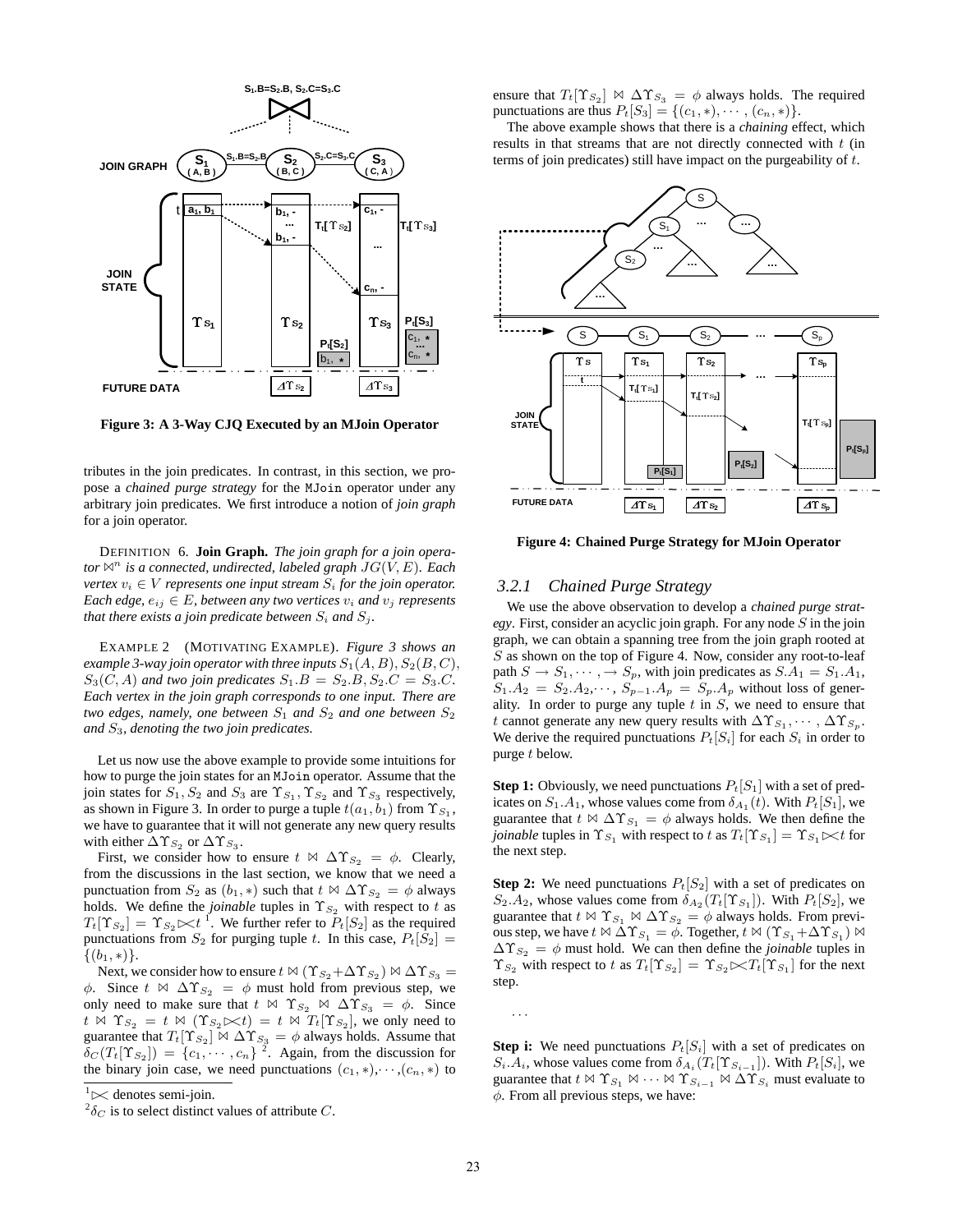$$
t \bowtie \Delta \Upsilon_{S_1} = \phi,
$$
  
\n
$$
t \bowtie (\Upsilon_{S_1} + \Delta \Upsilon_{S_1}) \bowtie \Delta \Upsilon_{S_2} = \phi,
$$
  
\n...  
\n
$$
t \bowtie (\Upsilon_{S_1} + \Delta \Upsilon_{S_1}) \bowtie \cdots \bowtie (\Upsilon_{S_{i-2}} + \Delta \Upsilon_{S_{i-2}}) \bowtie \Delta \Upsilon_{S_{i-1}} = \phi.
$$

Together,  $t \bowtie (\Upsilon_{S_1} + \Delta \Upsilon_{S_1}) \bowtie \cdots \bowtie (\Upsilon_{S_{i-2}} + \Delta \Upsilon_{S_{i-2}}) \bowtie$  $(\Upsilon_{S_{i-1}} + \Delta \Upsilon_{S_{i-1}}) \bowtie \Delta \Upsilon_{S_i} = \phi$  must hold. We then define the *joinable* tuples in  $\Upsilon_{S_i}$  with respect to t as  $T_t[\Upsilon_{S_i}]$  =  $\Upsilon_{S_i} \in \mathcal{F}_t[\Upsilon_{S_{i-1}}]$  for the next step.

Based on the above chained purge strategy, the punctuation scheme  $P^{S_i}$  required for each  $S_i$  must have  $P_i^{\overline{S_i}} = " +",$  i.e., there are punctuations on  $S_i.A_i$ .

···

Finally, note that when the join graph is *cyclic*, there exist *multiple* ways to purge a join state. In Figure 3, if we have an additional join predicate,  $S_1.A = S_3.A$ , then an alternative way to purge the tuples in  $\Upsilon_{S_1}$  would be to first use the punctuations in  $S_3$  on A and then use the punctuations in  $S_2$  on  $C$ . In the next section, we will provide a sufficient and necessary condition to check when such a chained purge strategy is applicable under a given set of punctuation schemes for any arbitrary join graph.

# **4. SAFETY CHECKING PROCEDURE**

Based on the chained purge strategy proposed in the last section, we now present the theoretical results for the safety checking problems defined in Definition 4 and 5 in Section 2.4. We progressively present them from the case of punctuation schemes with only one punctuatable attribute to the case of arbitrary punctuation schemes.

#### **4.1 Handling Simple Punctuation Schemes**

#### *4.1.1 Purgeability of a Join Operator*

Our analysis of the first issue, namely, the purgeability of a join state in Definition 4, is based on the following graph model, called *punctuation graph*, which captures the relationship between join predicates and the corresponding punctuation schemes.

DEFINITION 7. **Punctuation Graph** *Assume that*  $\mathbb{N}^n$  *is a join operator. The punctuation graph of*  $\mathbb{N}^n$  *under a given punctuation* scheme set  $\Re$  is a directed graph, denoted by  $PG^{\Re}(\bowtie^n)$ . The ver*tices in*  $PG^{\Re}(\mathbb{M}^n)$  are the *n input streams for*  $\mathbb{M}^n$ *, namely,*  $S_1$  *to*  $S_n$ . For any join predicate  $A_x^i = A_y^j$ , if there exists a punctuation *scheme in*  $\Re$  *with*  $P_r^{S_i} = " + "$ *, then there is a directed edge from*  $S_i$  *to*  $S_i$ *.* 



**Figure 5: An Example of Punctuation Graph**

EXAMPLE 3. *Figure 5 shows an example punctuation graph of a 3-way join operator. The 3-way join operator has three input data streams, namely,*  $S_1$ ,  $S_2$  *and*  $S_3$ *. Three join predicates are*  $S_1.B = S_2.B, S_2.C = S_3.C \text{ and } S_3.A = S_1.A, \text{ respectively.}$ 

*There are also three available punctuation schemes, namely,*  $(-, +)$ *for*  $S_1$ ,  $(.,+)$  *for*  $S_2$  *and*  $(+,.)$  *for*  $S_3$ *. The directed edges are created by checking the relationship between the join predicates and the punctuation schemes. For instance, for the join predicate*  $S_1.B = S_2.B$ , since there exists a punctuation scheme of  $(0, +)$ *from*  $S_1$ , a directed edge is created from  $S_2$  to  $S_1$ . Obviously, such *a punctuation graph can be constructed in linear time.*

Based on the notion of punctuation graph, Theorem 1 provides the theoretical result for the first problem in Definition 4.

THEOREM 1. *The join state of an input data stream*  $S_i(i =$ 1..*n*) *involved in a join operator*  $\mathbb{A}^n$  *is purgeable under a given punctuation scheme set*  $\Re$  iff *there exists a path from*  $S_i$  *to every other node*  $S_i$  *in the punctuation graph*  $PG^n(\mathbb{N}^n)$ *.* 

**Proof:**

"=⇒"

*We first prove the following by using contradiction: "If the join state*  $\Upsilon_{S_i}$  *for*  $S_i$  *in a join operator*  $\bowtie^n$  *is purgeable under a given punctuation scheme set*  $\Re$ , then there must exist a path from  $S_i$  to *every other node*  $S_i$  *in the punctuation graph*  $PG^n(\mathbb{X}^n)$ *.*"

*Now assume that* S<sup>i</sup> *cannot reach all other nodes but is still purgeable. There are two classes of nodes in*  $PG^{\mathcal{R}}(\mathbb{N})$  *in terms of their relationships to*  $S_i$ *. One class is the nodes that*  $S_i$  *can reach, denoted by R, and the other class is the nodes that*  $S_i$  *cannot reach, denoted by*  $\overline{R}$ *. Figure 6 depicts such a classification. We further assume that*  $S_{X_1}, \cdots, S_{X_p}$  *are the input streams in* R *that* have join predicates with the input streams  $S_{Y_1},\cdots,S_{Y_q}$  in  $\bar{R}$ .  $\{S'\}$ *are the rest input streams in*  $\overline{R}$  *whose join predicates involve only those input streams in*  $\overline{R}$ *, i.e.,*  $\{S'\} = \overline{R} - \{S_{X_1}, \cdots, S_{X_p}\}.$ 

*For a given tuple t in*  $\Upsilon_{S_i}$ *, assume that it can generate some query results and the* joinable *tuples (defined in Section 3) in the join state for the input streams in*  $\bar{R}$  *are*  $T_t[T_{S_{Y_1}}], T_t[T_{S_{Y_2}}], \cdots$ ,  $T_t[\Upsilon_{S_{Y_q}}]$  and  $T_t[\Upsilon_{S'}]$ . We now show that it is possible to have new *tuples in*  $\overline{R}$  *that are joinable with*  $t$  *and contribute to the new query results. Or in other words,*  $S_i$  *is not purgeable.* 

Assume that the input stream  $S_{Y_j}$  has attributes  $(A_1^{Y_j},A_2^{Y_j},\cdots,$  $A_m^{Y_j}, N$ ), where  $A_1^{Y_j}, A_2^{Y_j}, \cdots, A_m^{Y_j}$  are the join attributes with *any of the input stream*  $S_{X_k}$  *in R, and N are the rest attributes that may be joined with the input streams in* R¯*. We further assume one tuple in*  $T_t[\Upsilon_{S_{Y_j}}]$  *as*  $(a_1^{Y_j}, a_2^{Y_j}, \cdots, a_m^{Y_j}, n)$ *. Since there cannot be* punctuation schemes on any of the attributes  $(A_1^{Y_j},A_2^{Y_j},\cdots,A_m^{Y_j}$ punctuation schemes on any of the attributes  $(A_1^{i_1}, A_2^{i_2}, \cdots, A_m^{i_m})$ <sup>3</sup> and punctuation schemes are limited to one attribute only, it is possible that the values  $(a_1^{Y_j}, a_2^{Y_j}, \cdots, a_m^{Y_j})$  will come again.

We now construct a new tuple for  $S_{Y_j}$  as  $(a_1^{Y_j}, a_2^{Y_j}, \cdots, a_m^{Y_j})$  $n_{new}$ ), where  $n_{new}$  are the new values that do not appear in any *of the punctuations in R. Note that we must be able to find such new values*  $n_{new}$ , since a finite set of punctuations is allowed for *purging tuple* t*. Similar method is used to create new tuples for all*  $S_{Y_1}, \cdots, S_{Y_q}$ . For the input streams  $\{S'\}$ , we simply create a new *tuple with all its attributes being*  $n_{new}$ .

*It is straightforward to show that all these tuples created in*  $\overline{R}$ *are joinable with each other since they all have the same*  $n_{new}$ *values (or already joinable in*  $T_t[T_{Y_i}]$ *). The resulting tuple is also joinable with the tuples in*  $T_t[T_{S_{x_k}}]$  *and subsequently joinable with* 

<sup>&</sup>lt;sup>3</sup>Otherwise  $S_{Y_j}$  will be reachable through any of the input stream  $S_{X_k}$  and thus reachable from  $S_i$ .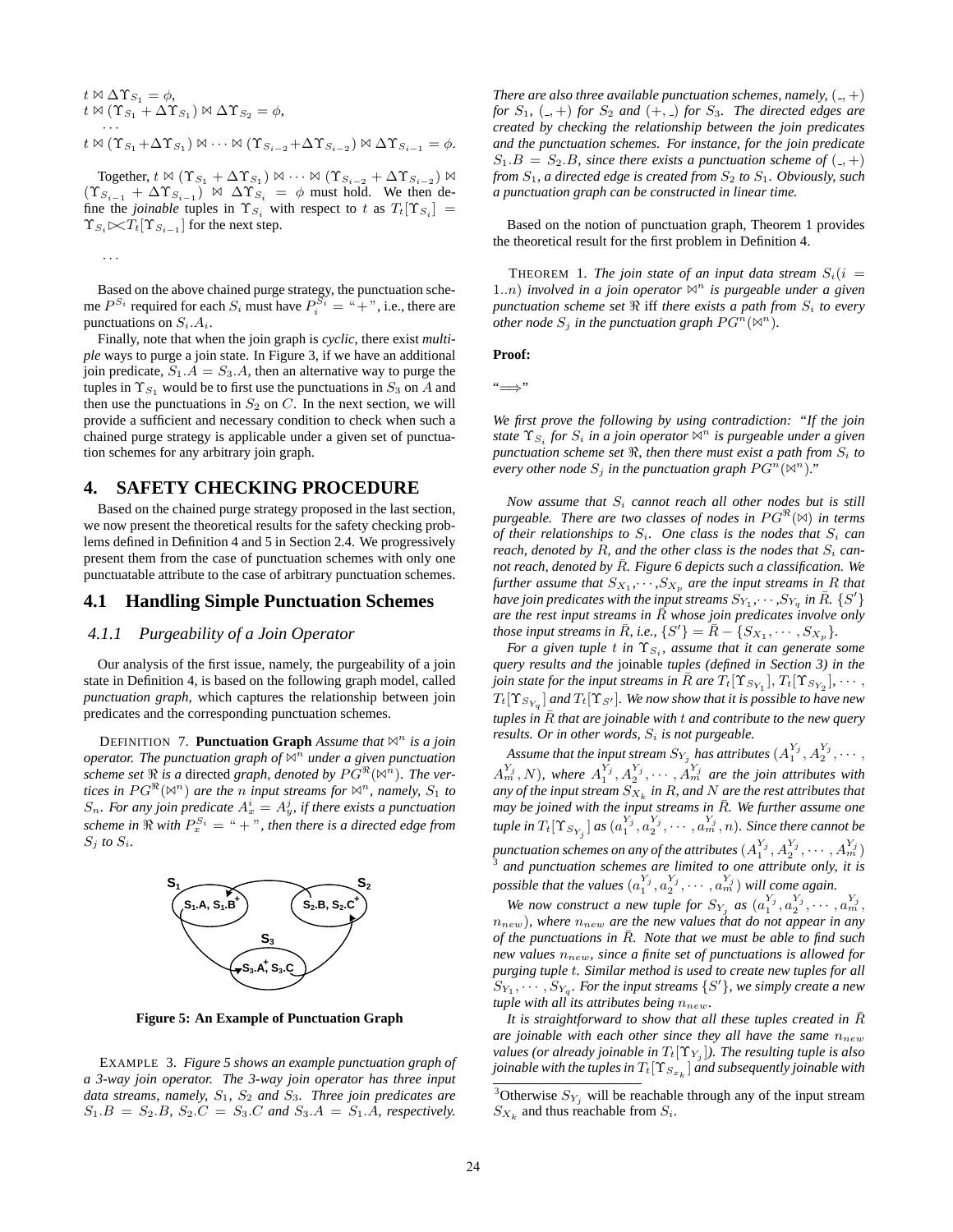$t.$  A new result for  $t$  will be created. Hence,  $S_i$  is not purgeable. *This is contradictory to our assumption that*  $S_i$  *is purgeable. In conclusion,* S<sup>i</sup> *must be able to reach every other node.*



**Figure 6: Illustration for the Proof of Theorem 1.**

"⇐="

*Next we prove the following: "If, for an input stream*  $S_i$  *involved in a join operator*  $\mathbb{N}^n$ , there exists a path from  $S_i$  to every other data stream  $S_i$  in the punctuation graph of  $\mathbb{N}^n$  under a given punctua*tion scheme set*  $\Re$ , then the join state of  $S_i$  is purgeable under  $\Re$ ."

*Since*  $S_i$  *can reach every other node*  $S_i$  *in the punctuation graph*  $PG^{\Re}(\mathbb{M}^n)$ , we can obtain a directed spanning tree  $T$  rooted at  $S_i$ . *Note that there must exist an undirected spanning tree of the same shape in the join graph of*  $\mathbb{N}^n$ *. We now prove this claim by applying the chained purge strategy in Section 3.2.1.*

*Assume that one root-to-leaf path in this spanning tree is*  $S_i \rightarrow$  $S_1 \rightarrow \cdots \rightarrow S_m$ , and the join predicates are  $S_i.A_1 = S_1.A_1, \cdots$ , S<sup>m</sup>−<sup>1</sup>.A<sup>m</sup> = Sm.Am*, respectively for each edge. For any tuple* t in  $\Upsilon_{S_i}$ , starting from  $S_1$ , because the attribute  $S_1.A_1$  must be *punctuatable (from the edge in punctuation graph), we need punctuations*  $\delta_{A_1}(t)$  *to make sure that*  $\Delta \Upsilon_{S_1}$  *will not be joinable with t.* The joinable tuples  $T_t[T_{S_1}]$  in  $\Upsilon_{S_1}$  are  $\Upsilon_{S_1} \ltimes t$ . Clearly, by *iteratively applying the chained purge strategy in Section 3.2.1, we can derive a finite set of punctuations for each*  $S_i$  *to purge tuple t. Hence*  $S_i$  *is purgeable.*  $\Box$ 

From Theorem 1, we immediately get the following corollary which states the necessary and sufficient condition for the purgeability of a join operator. Based on Corollary 1, we can see that the 3-way join operator in Figure 5 is purgeable.

COROLLARY 1. *A join operator*  $\mathbb{A}^n$  *with*  $S_1, \cdots, S_n$  *as input data streams is purgeable under a given punctuation scheme set* iff *its punctuation graph under*  $\Re$ ,  $PG^{\Re}(\mathbb{N}^n)$ , *is a strongly connected graph.*

#### *4.1.2 Safety Checking of a CJQ*

So far, we only investigate the sufficient and necessary condition to guarantee the safety of one join operator, i.e., either a binary join or an MJoin operator. As discussed earlier in Section 2, a continuous join query can be processed by an execution plan of either a single MJoin operator, a tree of MJoin operators, a tree of binary join operators, or a tree of mixed binary join and MJoin operators.

The following example shows that even under the same available punctuation schemes and for the same CJQ, some execution plans may be safe while others may NOT. For instance, for the CJQ in Figure 5, while the plan using a single 3-way join operator is safe, *none* of the execution plans based on a tree of binary joins is safe. A sample binary tree is shown in Figure 7:  $S_1$  is joined with  $S_2$ first and the results are then joined with  $S_3$ . This execution plan is not safe under the given punctuation scheme set. This is due to the fact that there is no punctuation from  $S_2$  to purge the tuples from  $S_1$  for the lower binary join operator.



**Figure 7: No Safe Execution Plan with Binary Join Operators for CJQ in Figure 5**

Theorem 2 provides the theoretical result to the second issue in Definition 5, i.e., if a safe plan exists for a given CJQ under the available punctuation schemes. Here, the punctuation graph of a *CJQ* is defined by assuming the entire query as an MJoin operator.

THEOREM 2. A continuous join query  $CJQ(\Im, \wp)$  where  $\Im =$  $\{S_1, \dots, S_n\}$  can be safely executed under a given punctuation scheme set  $\Re$  iff its punctuation graph under  $\Re$ ,  $PG^{\mathcal{R}}(CJQ)$ , is a *strongly connected graph.*

#### **Proof:**

"=⇒"

*We first prove the following: "If*  $CJQ(\Im, \wp)$  *can be safely executed under a given punctuation schemes*  $\Re$ *, then its punctuation graph*  $PG^{\mathcal{R}}(CJQ)$  under  $\mathcal R$  is a strongly connected graph."

*Before we show the correctness of this claim, we first prove the following lemma.*

LEMMA *1.* Assume that a purgeable join operator  $\mathbb{M}^m$  has m *child nodes,*  $OP_1, \cdots, OP_m, OP_i$  *can be either another join operator or a data stream. We further assume that* ✶<sup>m</sup> *corresponds to a continuous query*  $CJQ$ *, while*  $OP_1$ *, · · · ,*  $OP_m$  *correspond to continuous queries*  $CJQ_1$ ,  $\cdots$ ,  $CJQ_m$ . Now  $CJQ$  has a strongly *connected punctuation graph if all*  $CJQ_1$ ,  $\cdots$ ,  $CJQ_m$  *have a strongly connected punctuation graph.*

**Proof of Lemma 1:** Assume  $OP_1$  is defined on the raw data streams  $(S_1^{i_1}, \cdots, S_{p_1}^{i_1}),$   $OP_2$  is defined on the raw data streams  $(S_1^{i_2}, \cdots,$  $S_{p_2}^{i_2}$  ,  $\cdots$  ,  $OP_m$  is defined on the raw data streams  $(S_1^{i_m},\cdots,S_{p_m}^{i_m}).$ 

*Since the queries correspond to*  $OP_1, \dots, OP_m$  *have strongly connected punctuation graphs, this means that*  $(S_1^{i_1}, \cdots, S_{p_1}^{i_1})$  *are strongly connected,*  $(S_1^{i_2}, \cdots, S_{p_2}^{i_2})$  are strongly connected,  $\cdots$ ,  $(S_1^{i_m}, \cdots, S_{p_m}^{i_m})$  are strongly connected. To prove  $CJQ$  has a *strongly connected punctuation graph, we further need to show that* all  $(\bar{S_1^{i_1}}, \cdots, S_{p_1}^{i_1}, \bar{S_1^{i_2}}, \cdots, S_{p_2}^{i_2}, \cdots, S_{1}^{i_m}, \cdots, S_{p_m}^{i_m})$  are strongly *connected.*

*Since* ✶<sup>m</sup> *is purgeable, by Corollary 1, the punctuation graph for*  $\mathbb{N}^m$  *is strongly connected. In other words,*  $OP_1$ *,*  $\cdots$ *,*  $OP_m$ *are strongly connected. Assume that there is one edge from*  $OP_x$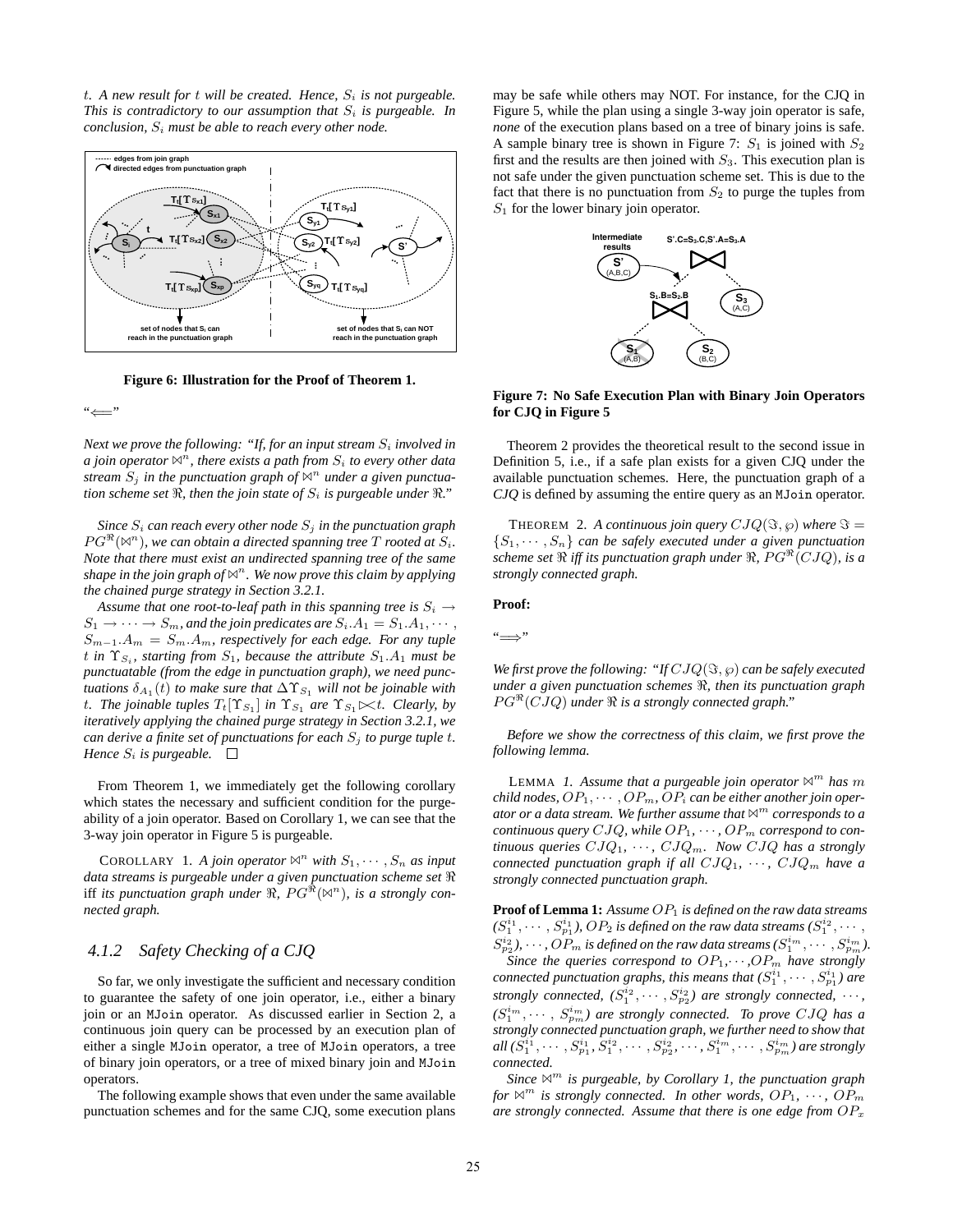*to* OPy*. Based on Definition 7, this edge means that there exists one join predicate,*  $S_r^{i_x}$   $A = S_q^{i_y}$   $A$ *, and the attribute*  $S_q^{i_y}$   $A$  *is punctuatable. Under this join predicate and punctuation scheme, there must also exist an edge from*  $S_r^{i_x}$  to  $S_q^{i_y}$ . Given the fact that  $(S_1^{i_x}, \cdots, S_{p_x}^{i_x})$  and  $(S_1^{i_y}, \cdots, S_{p_y}^{i_y})$  are respectively strongly connected, and  $S_r^{i_x}$  can connect to  $S_q^{i_y}$ , all  $(S_1^{i_x}, \cdots, S_{p_x}^{i_x})$  thus can  $\emph{connect to } (S_1^{i_y}, \cdots, S_{p_y}^{i_y}).$  This result means that if  $OP_x$   $\emph{can con-}$ *nect to*  $OP_y$ *, then all*  $OP_x$  *involved data streams can also connect to all* OP<sup>y</sup> *involved data streams. By the transitivity property of the edges, all*  $OP_x$  *involved data streams can eventually connect to all other data streams. Finally, since*  $OP_1$ ,  $\cdots$ ,  $OP_m$  *are strongly connected, the above is true for the data streams involved in any*  $OP_i$ *. Thus*  $(S_1^{i_1}, \cdots, S_{p_1}^{i_1}, S_1^{i_2}, \cdots, S_{p_2}^{i_2}, \cdots, S_1^{i_m}, \cdots, S_{p_m}^{i_m})$  are *strongly connected -* CJQ *has a strongly connected punctuation graph.*

*We now return to the proof for the sufficient condition of Theorem* 2. Since  $CIQ(\Im, \wp)$  *can be safely executed, according to Definition 3, there must exist at least one safe execution plan*  $\Gamma(\Im, \wp)$ *for it.* If  $\Gamma(\Im, \wp)$  *is the one with an* MJoin *operator only, then we can deduce the claim is correct based on Corollary 1. Assume that the safe execution plan*  $\Gamma(\Im, \varphi)$  *is a generic execution plan tree in which the leaves represent the input streams of*  $S_1, \cdots, S_n$  *and the internal nodes are join operators (either a binary join operator or an* MJoin *operator). We now prove the claim using induction based on Lemma 1.*

*1) First, all the leaf nodes, i.e., data stream nodes, are trivially true. All the continuous queries correspond to the lowest non-leaf operator nodes in*  $\Gamma(\Im, \wp)$  *must have a strongly-connected punctuation graph, since these operators have only raw data stream input (based on Corollary 1).*

*2) Now for any purgeable join operator*  $\mathbb{M}^m$ *, assume that all the queries correspond to its* m *child nodes have a strongly-connected punctuation graph, then the query corresponds to*  $\mathbb{M}^m$  *also has a strongly-connected punctuation graph by Lemma 1.*

*This bottom-up induction based on the plan tree of*  $\Gamma(\Im, \wp)$  *will eventually reach the root of the plan tree. Hence, the entire continuous query has a strongly connected punctuation graph.*

*"*⇐=*"*

*Next we prove the following: "If the punctuation join graph*  $PG^{\mathfrak{m}}$  $(CJQ)$  for  $CJQ(\Im, \varphi)$  under a given punctuation scheme set  $\Re$ *is a strongly connected graph, then*  $CJQ(\Im, \wp)$  *can be safely executed under ."*

*Based on Corollary 1, we know that the execution plan with a single* MJoin *operator with all*  $S_1, \cdots, S_n$  *as input data streams is safe. Hence, the claim is correct.*

#### **4.2 Handling Arbitrary Punctuation Schemes**

So far, we only discuss the safety checking of CJQs with the case of punctuation schemes having only one punctuatable attribute. In this section, we show how to generalize the proposed technique to handle the case of punctuation schemes with multiple punctuatable attributes.

Let us still take a look at the 3-way join operator as shown in Figure 3 but with the available punctuation scheme set  $\Re$  as  $\{S_1(\cdot, +),\}$  $S_2(+, -), S_2(-, +), S_3(+, +)\}$ . The join graph and punctuation graph of the 3-way join operator under  $\Re$  are shown in Figure 8(a) and (b) respectively. According to Corollary 1, the 3-way join operator is not purgeable since its punctuation graph is not strongly connected. However, the 3-way join operator is actually purgeable in that (i) the join state of  $S_3$  is purgeable according to Theorem 1; (ii) the join state of  $S_1$  is purgeable as can be explained as follows. Assume that  $t(a_1, b_1)$  is a tuple from  $S_1$ . In order to make sure that t is not joinable with new data coming into  $S_2$ , we need a punctuation  $(b_1, *)$  from  $S_2$ , which can be instantiated by the punctuation scheme  $S_2(+, -)$ . Furthermore, we assume that t's joinable tuples in  $S_2$  are  $(b_1, c_1), \cdots, (b_1, c_m)$ . Clearly, if we see punctuations of  $(a_1, c_1), \cdots, (a_1, c_m)$  in  $S_3$  instantiated from the punctuation scheme  $S_3(+, +)$ , together with the punctuation  $(b_1, *),$  we can decide that t is not joinable with any new data coming into  $S_2$  and  $S_3$ ; (iii) following the similar explanation for  $S_1$ , the join state of  $S_2$  is also purgeable.



**Figure 8: A Motivating Example for Handling Arbitrary Punctuation Schemes**

Corollary 1 fails to capture the above case due to the fact that the chained purge strategy does not take the punctuation schemes with more than one punctuatable attribute into account. When we develop the chained purge strategy in Section 3.2.1 for the case of puncutation schemes with only one punctuatable attribute, in step *i*, in order to make sure  $t \bowtie \Upsilon_{S_1} \bowtie \cdots \bowtie \Upsilon_{S_{i-1}} \bowtie \Delta \Upsilon_{S_i} = \phi$ , we only need to have the punctuations related to the joinable tuples of t from the previous step. Nevertheless, when we have punctuation schemes with multiple punctuatable attributes, the punctuations related to some/all the join tuples of  $t$  from some/all of the previous steps may also suffice to guarantee that  $t \bowtie \Upsilon_{S_1} \bowtie \cdots \bowtie$  $\Upsilon_{S_{i-1}} \bowtie \Delta \Upsilon_{S_i} = \phi$ . More specifically, let us further take a look at the path from S to  $S_p$  as shown in Figure 4. In step i, assume that  $S_i$  has  $m - 1$  extra join predicates with  $m - 1$  data streams along the path from S to  $S_{i-1}$  in which the involved join attributes are  $A_{i_1}, \cdots, A_{i_{m-1}}$ . To ensure that a tuple t from S is not joinable with any new data from  $S_i$ , a punctuation scheme from  $S_i$  with the punctuatable attributes (this set is referred to as  $PA$ ) as a subset of  $A_i, A_{i_1}, \cdots, A_{i_{m-1}}$  will suffice to generate a finite number of punctuations of  $\delta_{PA}(T_t|\Upsilon_{S_i})$  to guarantee that, where  $T_t[\Upsilon_{S_i}]$  is redefined as  $\Upsilon_{S_i} \Join (\Upsilon_{S_{i-1}} \Join \cdots \Join \Upsilon_{S_1} \Join t)$ . This is to generalize the chained purge strategy to handle the case of punctuation schemes with multiple punctuatable attributes.

Before we proceed to generalize our techniques to handle arbitrary punctuation schemes, we introduce the following three notations: *generalized punctuation graph* (GPG), *reachability in GPG*, and *strong connection in GPG*. The notations are defined in terms of join operator and the companion notations for CJQ can be defined in a similar way.

DEFINITION 8. **Generalized Punctuation Graph** *Assume that*  $PG^{\Re}(\mathbb{M}^n)$  is the punctuation graph of  $\mathbb{M}^n$  under a given punctua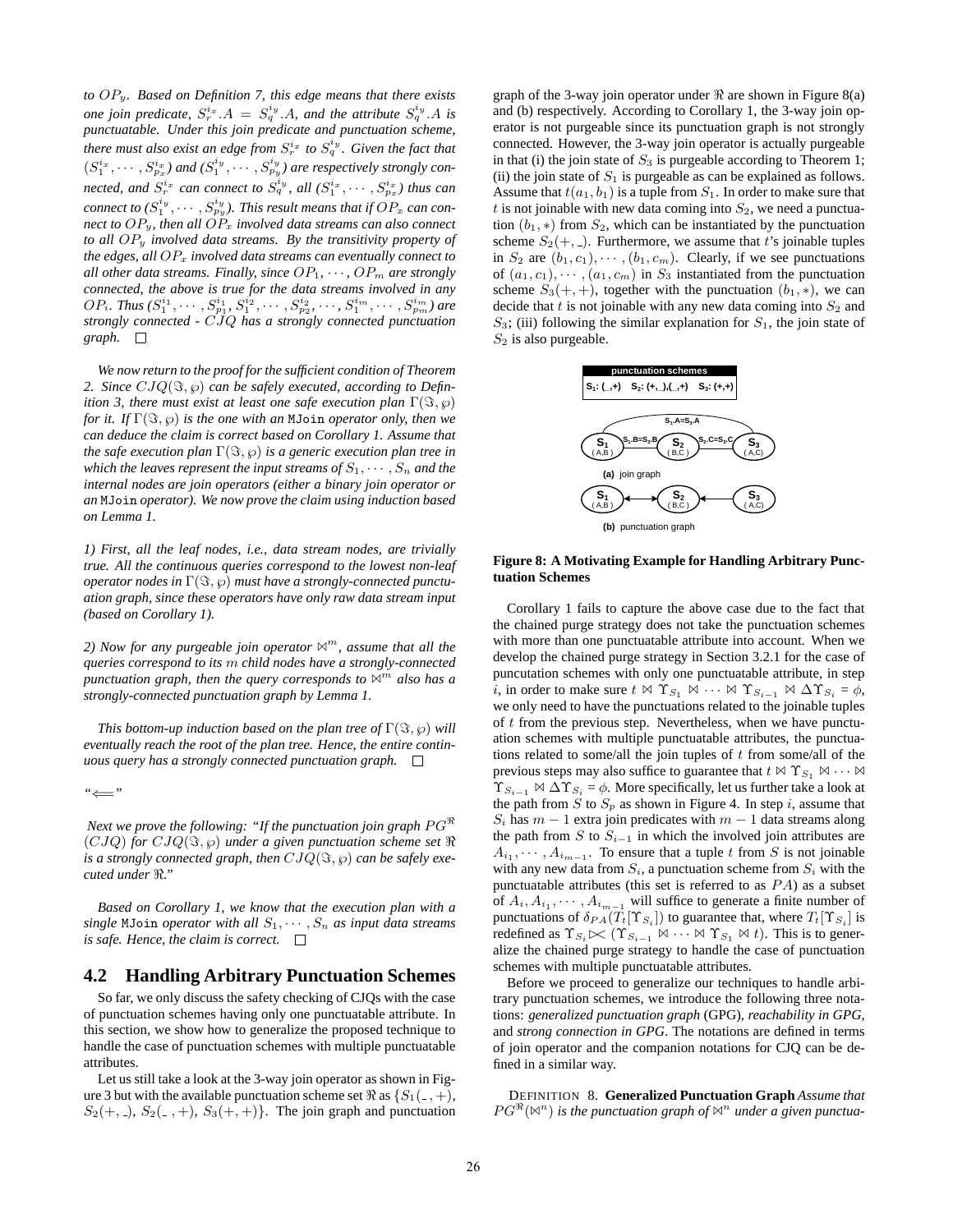*tion scheme set*  $\Re$ . *The* generalized punctuation graph *of*  $\Join$ <sup>*n</sup> under*</sup>  $\Re$ , referred to as  $GPG^{\Re}$  ( $\bowtie$ <sup>n</sup>), is obtained through a generaliza*tion procedure on*  $PG^{\Re}(\mathbb{M}^n)$  *as follows.* 

• Assume that a data stream  $S_i$  involved in  $\mathbb{N}^n$  has a punctua*tion scheme* P with m punctuatable attributes,  $A_{i_1}, \cdots, A_{i_m}$ , *and they are involved as join attributes with data streams*  $S_{i_1}, \cdots, S_{i_m}$  *respectively. We create a* generalized node *which covers*  $S_{i_1}, \cdots, S_{i_m}$  *and a* generalized *directed edge*  ${S_i} \rightarrow S_i$ .



**Figure 9: A Generalized Punctuation Graph**

EXAMPLE 4. *Figure 9 shows the generalized punctuation graph for the 3-way join operator as shown in Figure 8. Since the punctuation scheme*  $(+, +)$  *from*  $S_3$  *has two punctuatable attributes* A and C, and they are involved as join attributes with  $S_1$  and  $S_2$  re*spectively, we create a generalized node,* G<sup>1</sup>,<sup>2</sup> *and a generalized directed edge from* G<sup>1</sup>,<sup>2</sup> *to* S<sup>3</sup> *as shown in Figure 9.*

DEFINITION 9. **Reachability in GPG** Assume that  $GPG^{\Re}(\bowtie^n)$ is the generalized punctuation graph of  $\mathbb{N}^n$  under a given punc*tuation scheme set*  $\Re$ . The reachable node set of a node  $S_i$  in  $GPG^{\Re}(\bowtie^n)$ ,  $R_{S_i}$ , is defined as follows.

- *Initially,*  $R_{S_i}$  *is set to contain all the nodes which can be reached through the directed edges only.*
- *Repeatedly checking until*  $R_{S_i}$  *stops growing: if there exists a* generalized directed edge  $\{S_j\} \rightarrow S_x$  and  $\{S_j\} \subseteq R_{S_i}$ , *then*  $R_{S_i} = R_{S_i} \cup S_x$ *.*

DEFINITION 10. **Strong Connection in GPG** *Assume that*  $GPG^{\Re}$   $(\Join^n)$  is the generalized punctuation graph of  $\Join^n$  under a *given punctuation scheme set*  $\Re$ . For any pair of nodes  $S_i$  and  $S_j$ in  $GPG^{\Re}(\Join^n)$ , if  $S_i$  can reach  $S_j$  and vice versa, then  $GPG^{\Re}$  $(\mathbb{N}^n)$  *is* strongly connected.

THEOREM 3. *The join state of an input data stream* S<sup>i</sup> *involved* in a join operator  $A^n$  is purgeable under a given punctuation sche*me set*  $\Re$  iff  $S_i$  *can reach every other node*  $S_j$  *in*  $GPG^n$  ( $\aleph^n$ )*.* 

#### **Proof:**

"=⇒"

*We first prove the following by using contradiction: "If the join state*  $\Upsilon_{S_i}$  *for*  $S_i$  *in a join operator*  $\bowtie^n$  *is purgeable under a given punctuation scheme set*  $\Re$ , then  $S_i$  *can reach every other node*  $S_i$ in  $GPG^{\Re}(\bowtie^n)$ ."

*The proof for the necessary condition is similar to that for Theorem 1 except that we need to point out that when constructing a new*

 $\mathit{tuple}\$  for  $S_{Y_j}$  as  $(a_1^{Y_j}, a_2^{Y_j}, \cdots, a_m^{Y_j}, n_{new})$ , Definition 9 can guarantee that there are no punctuation schemes from  $S_{Y_j}$  whose punctuatable attributes are a subset of  $\{A^{Y_j}_1, A^{Y_j}_2, \cdots, A^{Y_j}_m\}$ .<sup>4</sup> Thus we *can have such a tuple to reach a contradiction to our assumption. Note that the proof for the necessary condition of Theorem 1 is not complete when punctuation schemes with multiple punctuatable attributes are available. This is mainly because there is no guarantee that a punctuation scheme will not exist with multiple punctuatable attributes as a subset of*  $\{A_1^{Y_j}, A_2^{Y_j}, \cdots, A_m^{Y_j}\}$ *, which then prevents us from constructing such a tuple for*  $S_{Y_j}$ *.* 

"⇐="

*Next we prove the following: "If an input stream*  $S_i$  *involved in a join operator*  $\mathbb{N}^n$  *can reach every other data stream*  $S_i$  *in the generalized punctuation graph of* ✶<sup>n</sup> *under a given punctuation scheme set*  $\Re$ , then the join state of  $S_i$  is purgeable under  $\Re$ ."

*From the definition of reachability in GPG, the reachable node set of*  $S_i$ ,  $R_{S_i}$ , *initially contains all the nodes which can be reached through the directed edges only. According to the chained purge strategy, we know that there exist a finite number of punctuations in each of the stream (node) in*  $R_{S_i}$  *to determine that a tuple t from*  $S_i$  will not be able to join with the new data coming into the *streams belonging to*  $R_{S_i}$ . When  $R_{S_i}$  propagates to enclose more *reachable nodes through the generalized directed edges, according to the generalized chained purge strategy, we know that there also exist a finite number of punctuations in the newly incorporated reachable node, which can determine that a tuple t in*  $S_i$  *will not be joinable with any new data coming into the streams belonging* to the new  $R_{S_i}$ . This iterative propagation together with the gener*alized chained purging strategy will finally guarantee that a tuple* t  $from S<sub>i</sub>$  will not joinable with any new data coming into all other *data streams. Hence,*  $S_i$  *is purgeable.*  $\square$ 

Likewise, from Theorem 3, we immediately get the following corollary which states the necessary and sufficient condition for the purgeability of a join operator when handling arbitrary punctuation schemes.

COROLLARY 2. A join operator  $\mathbb{N}^n$  is purgeable under a given *punctuation scheme set* iff *its generalized punctuation graph*  $GPG^{\Re}(\mathbb{N}^n)$  is strongly connected.

Now we show the sufficient and necessary condition in Theorem 4 to guarantee the safety of a continuous join query in the presence of arbitrary punctuation schemes.

THEOREM 4. A continuous join query  $CJQ(\Im, \wp)$  where  $\Im =$  $\{S_1, \dots, S_n\}$  can be safely executed under a given punctuation  $s$ cheme set  $\Re$  iff its generalized punctuation graph under  $\Re$ ,  $GPG^{ \Re}$ (CJQ)*, is strongly connected.*

#### **Proof:**

"=⇒"

*We first prove the following: "If*  $CJQ(\Im, \wp)$  *can be safely executed under a given punctuation schemes*  $\Re$ *, then its generalized punctu*ation graph  $GPG^{\mathcal{R}}(CJQ)$  under  $\Re$  is strongly connected."

<sup>&</sup>lt;sup>4</sup>Otherwise  $S_{Y_j}$  will be reachable through any or some of the input streams  $S_{X_k}$  and thus reachable from  $S_i$ .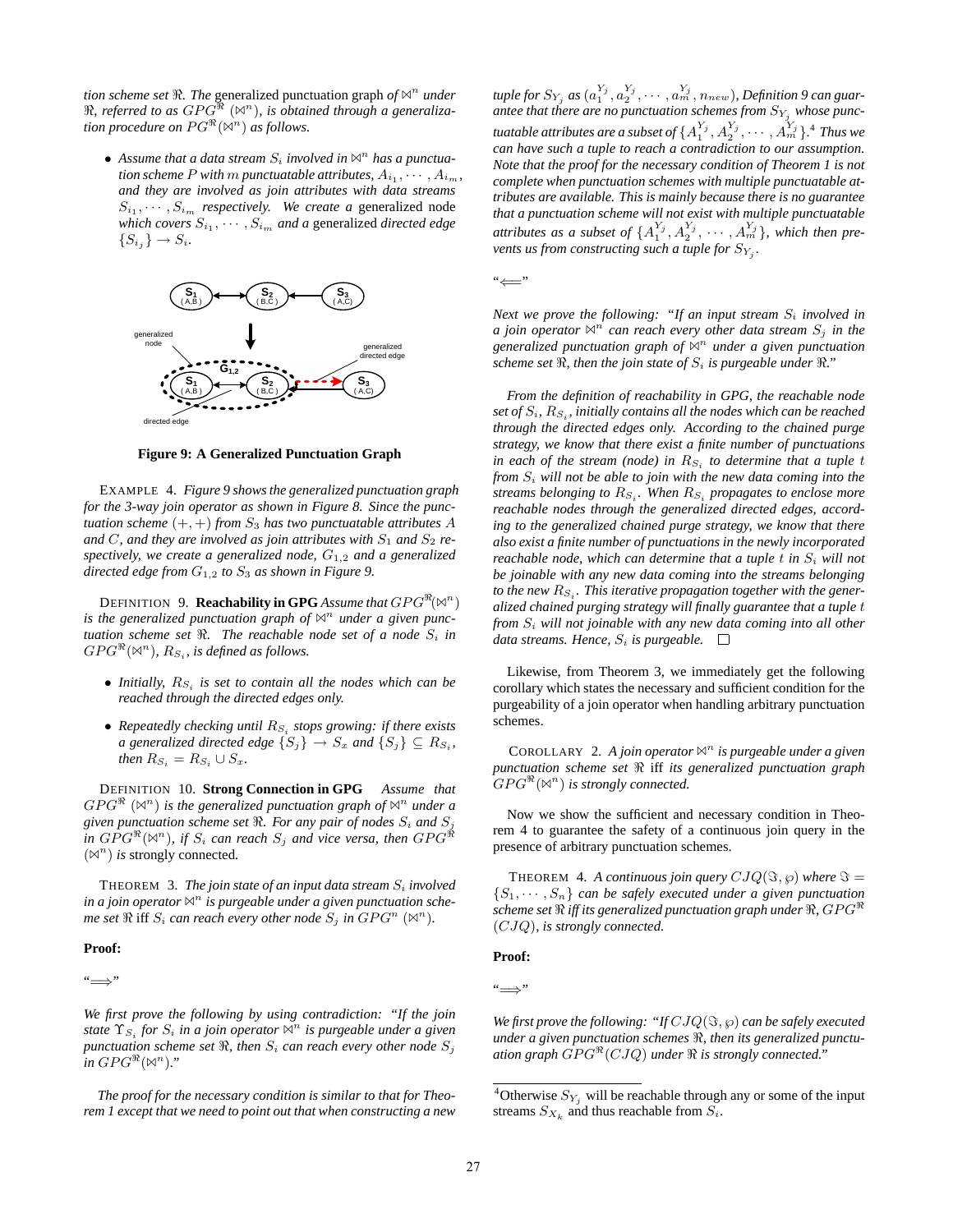*Before we show the correctness of this claim, we first prove the following lemma.*

LEMMA 2. Assume that a purgeable join operator  $\mathbb{M}^m$  has m *child nodes,*  $OP_1, \cdots, OP_m$ ,  $OP_i$  *can be either another join operator or a data stream. We further assume that*  $\mathbb{N}^m$  *corresponds to a continuous query*  $CJQ$ *, while*  $OP_1$ *, ···,*  $OP_m$  *correspond to continuous queries*  $CJQ_1, \cdots, CJQ_m$ .  $CJQ$  *has a strongly connected GPG if all*  $CJQ_1, \cdots, CJQ_m$  *have a strongly connected GPG.*

*The proof for this lemma is similar to that for Lemma 1. The only* difference is that when we prove the data streams  $S_1^{i_x}, \cdots, S_{p_x}^{i_x}$  in  $OP_x$  can connect to all the data streams  $S_1^{i_y}, \cdots, S_{p_y}^{i_y}$  if  $OP_x$  can *directly reach* OPy*, we should base upon Definition 8. Assume that* OP<sup>x</sup> *can directly reach* OPy*. It means (i) there exists a data stream in*  $OP_x$  *which can directly connect to a data stream in*  $OP_y$  *or (ii) there exists a subset of data streams in*  $OP_x$  *together with some data streams from*  $OP_j$  ( $j \neq x$ ) *which can connect to a data stream in* OP<sup>y</sup> *through a generalized directed edge. Thus, for either case, the data streams in*  $OP_x$  *can connect to all the data streams in*  $OP_y$ *based on the reachability as defined in Definition 9. Then, based on the transitive property, we can prove the GPG for* CJQ *is also strongly connected. Note that the failure of Theorem 2 to capture the case with arbitrary punctuation schemes in that the proof in Lemma 1 only considers the directed edge between any two data streams, which is restricted by Definition 7.*

*Based on Lemma 2, the necessary condition of Theorem 4 can be proved similarly as for Theorem 2.*

"⇐="

*Next we prove the following: "If the generalized punctuation join*  $graph\ GPG^{\mathcal{R}}(CJQ)$  *for*  $CJQ(\mathcal{S}, \wp)$  *under a given punctuation scheme set*  $\Re$  *is strongly connected, then*  $CJQ$  ( $\Im$ ,  $\wp$ ) *can be safely executed under ."*

*Based on Corollary 2, we know that the execution plan with a single* MJoin *operator with all*  $S_1, \cdots, S_n$  *as input data streams is safe. Hence, the claim is correct.*

## **4.3 Safety Checking Algorithm**

The naïve way to check if the GPG of a continuous join query is strongly connected is to check the reachable node set for each node based on Definition 9, which is obviously expensive in terms of time complexity. Nevertheless, it is not immediately clear to design an efficient algorithm based on the characteristics of a generalized punctuation graph. Thus, we propose to use another practical graph representation, *transformed punctuation graph*, to determine if a continuous join query is safe or not under a given punctuation scheme set. In the following, we will introduce a notation of transformed punctuation graph and show how it is equivalent to the generalized punctuation graph to guarantee the correctness of safety checking procedure.

DEFINITION 11.**Transformed Punctuation Graph** *Assume that*  $PG^{\Re}(\mathbb{N}^n)$  is the punctuation graph of a join operator  $\mathbb{N}^n$  under a *punctuation scheme set . The transformed punctuation graph of*  $PG^{\Re}(\mathbb{M}^n)$ , referred to as  $TPG^{\Re}$   $(\mathbb{M}^n)$  is obtained through the fol*lowing transformation procedure, which is to iteratively repeat the following steps:*

- *find the strongly connected components;*
- **virtual node construction:** *for each strongly connected component with more than one node, merge them into one new* virtual node *while keeping the structural relationship among the nodes within the strongly connected component;*
- **virtual directed edge construction:** *for any pair of nodes* S i *and* S <sup>j</sup> *with at least one of them as a virtual node, the join predicate between them is the conjunction of the join predicates, which correspond to the streams covered/represented by*  $S_i'$  *and*  $S_j'$ *. (i)* **directed edge promotion:** *if there exists a directed edge between their covered nodes, then this directed edge is promoted to be as a* virtual directed edge *between*  $S_i'$  and  $S_j'$ . *(ii)* after the directed edge promotion, if there is still no directed edge from  $S_i'$  to  $S_j'$  and  $S_i'$  is a virtual *node, and there exists a punctuation scheme* P *from one of* the streams covered by  $S'_{j}$  (virtual node) or the stream  $S'_{j}$ *itself whose punctuatable attributes are a subset of the join attributes from* S <sup>j</sup> *, then add a new virtual directed edge from*  $S_i'$  to  $S_j'$ .

*until the transformed punctuation graph becomes one single virtual node or there does not exist any strongly connected component with more than one node in the transformed punctuation graph.*

EXAMPLE 5. *Figure 10 shows the transformed punctuation graph for the PG of the 3-way join operator as shown in Figure 8.*



**Figure 10: A Transformed Punctuation Graph**

**THEOREM** 5. Assume that  $GPG^{\mathcal{R}}(CJQ)$  and  $TPG^{\mathcal{R}}(CJQ)$ *are the generalized punctuation graph and transformed punctuation graph of a continuous join query*  $CJQ(\Im, \wp)$  *under a given punctuation scheme set*  $\Re$ .  $GPG^{\mathcal{H}}(CJQ)$  *is strongly connected* iff  $TPG^{\mathcal{R}}(CJQ)$  has only one single virtual node.

#### **Proof:**

"=⇒"

*We first prove the following by using contradiction: "If*  $GPG^{\mathcal{H}}$  $(CJQ)$  is strongly connected, then  $TPG^*(CJQ)$  has only one *single virtual node."*

 $A$ ssume  $TPG^{\mathcal{R}}(CJQ)$  has  $m(> 1)$  *(virtual) nodes in*  $TPG^{\mathcal{R}}$  $(CJQ)$ ,  $N_1, \cdots, N_m$  and there is no existence of strongly connected components. Since  $GPG^{\mathcal{H}}$   $(CJQ)$  is strongly connected, *every data stream can be purged. Hence, according to the generalized chained purge strategy, every node in* TPG-(CJQ) *has*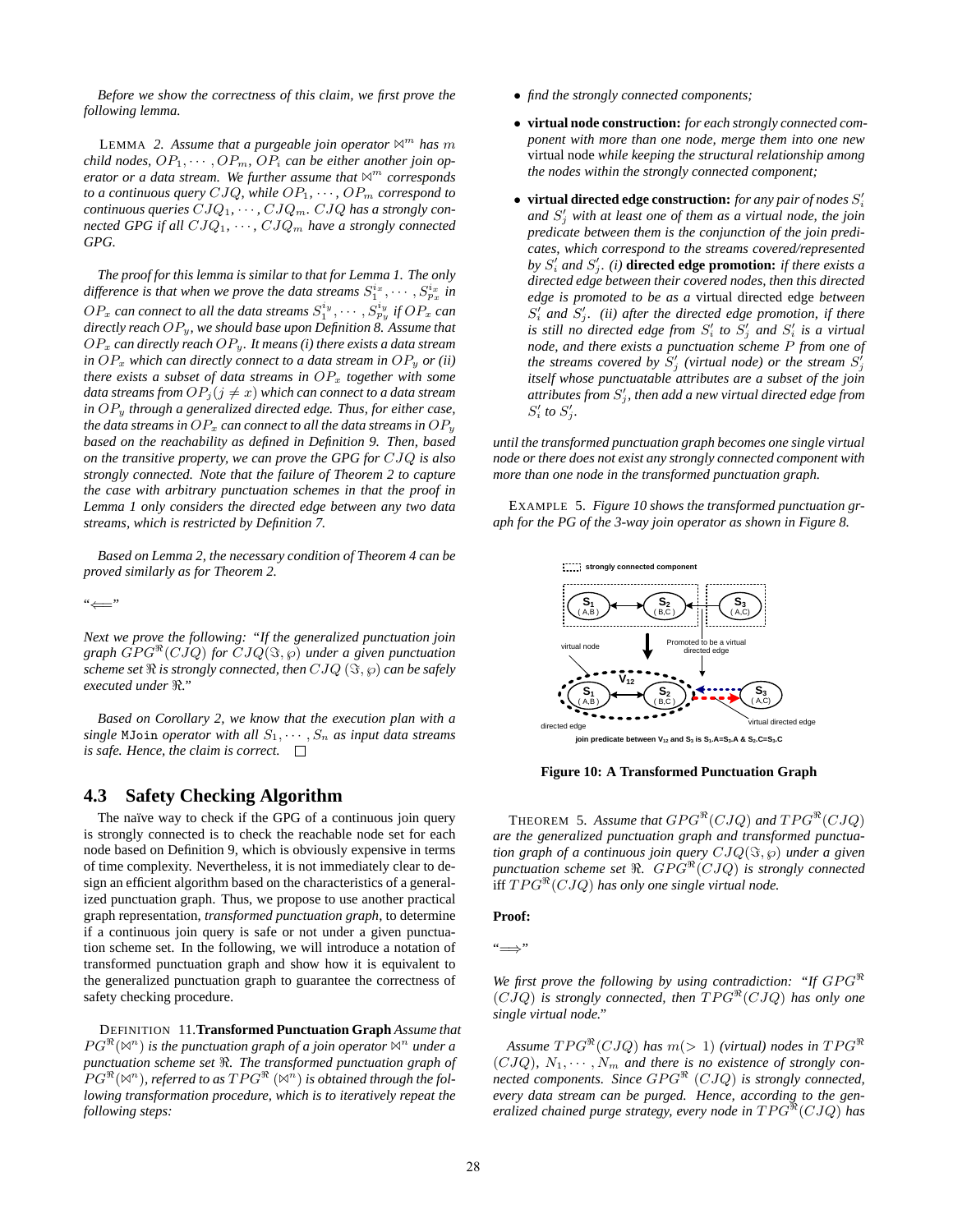*to connect another node through a directed edge. Therefore, there exist* m *directed edges for* m *nodes, which must lead to a cycle in* TPG-(CJQ)*. This is contradictory to our assumption. Hence, we prove the above claim.*

"⇐="

Next we prove the following: "If  $TPG^{\mathcal{R}}(CJQ)$  has only one single virtual node, then  $GPG^{\mathfrak{R}}(CJQ)$  is strongly connected."

Definition 11 together with the fact that  $TPG^{Re}(CJQ)$  is strong*ly connected implies that every node in*  $GPG^{\mathcal{R}}(CJQ)$  *can reach any other node.*

From Theorem 2, we can have a safety checking algorithm based on the transform procedure in Definition 11. It takes linear time to find the strongly connected components and the maximum number of steps for the transformation procedure is  $n - 1$  where n is the number of data streams involved. Thus, the safety checking algorithm takes polynomial time.

# **5. DISCUSSION**

In this section, we discuss other issues related to the safety checking of *CJQs*. In particular, we focus on the purgeability of the punctuations themselves and on how to choose a safe execution plan among alternatives.

## **5.1 Punctuation Purgeability**

A punctuation helps not only purge the tuples from the current join states, but also purge "future" tuples. Therefore, early removal of the punctuations from the system is potentially hazardous. For example, consider Figure 3: if the punctuation  $(b_1, *)$  from the data stream  $S_2$  is simply discarded after purging the tuple  $(a_1, b_1)$  in  $S_1$ , then any new tuples from  $S_1$  whose attribute B has value  $b_1$  can no longer be purged. Of course, this is not acceptable. On the other hand, storing all the punctuations indefinitely is also not acceptable, as this may lead into infinite memory requirements. Thus, strictly speaking, safety checking of a *CJQ* should involve two kinds of purgeability: *data purgeability* and *punctuation purgeability*. We have already discussed data purgeability in previous sections. In the following, we discuss the punctuation purgeability issue from both theoretical and practical points of view.

A punctuation can be treated as a special tuple and, similar to the normal stream data, punctuations can also be purged by the corresponding punctuations from other streams. For instance, let us re-consider the example in Figure 3. In this example, the punctuation  $(*, b_1)$  from  $S_1$  not only helps to remove the tuples in  $S_2$ whose attribute  $B$  has value  $b_1$ , but also helps to remove the punctuation  $(b_1, *)$  from  $S_2$ . The reason is that since there will be no more tuples from  $S_1$  whose attribute B has value  $b_1$ ,  $(b_1, *)$  from  $S_2$  no longer needs to be kept.

However, theoretically, purging a normal stream tuple and purging a punctuation are not identical. A normal stream tuple can be purged by punctuations on any of its join attributes, while a punctuation can only be purged by the punctuations on its non-∗ attributes. For instance, in Figure 5, a tuple  $(a_1, b_1)$  from  $S_1$  can be purged by either a punctuation  $(b_1, *)$  from  $S_2$  or a punctuation  $(*, a_1)$  from  $S_3$ , while the punctuation  $(*, b_1)$  from  $S_1$  can only be purged by the punctuation  $(b_1, *)$  from  $S_2$ . Hence, intuitively, we also need punctuations on non-∗ attributes, clearly rendering punctuation purging very costly in terms of the number of punctuation schemes that need to be supported. We plan to investigate *punctuation purgeability* optimization in our future work.

From a practical stand point, on the other hand, we can argue that strict *punctuation purgeability* is not always necessary. First of all, as was also pointed in [12], basic punctuation semantics (which specifies) that a predicate will be false *forever* is too restrictive and impractical. For instance, such a *forever* semantics would cause serious problems for the reusability of the ID space, if IDs are punctuated. Hence, in order to be practical, punctuations need to have *lifespan*s. As a concrete example from network monitoring applications, a punctuation on both sequence numbers and source IP address may be generated denoting the end of one transmission. According to the TCP RFC [8], the sequence number at a TCP source will cycle approximately every 4.55 hours. This means that such a punctuation has a lifespan for about 4.55 hours. After that, the punctuation needs to expire and can be ignored (i.e., it is implicitly purged). Note that, it may be possible that the same idea of *lifespan* can be applied to purge other types of data as well.

Second, punctuations can also be missed due to the network transmission problems or the application errors. Thus, a background *clean-up* mechanism is mandatory to remove the corresponding *non-purged* data. Since cleaning *missed* non-purged data is much cheaper than cleaning all the data, *data purgeability* alone is sufficient in practice to guarantee the safety of continuous join queries.

# **5.2 Choosing a Safe Execution Plan**

A continuous join query  $CJQ(\Im, \wp)$  may be safely executed in numerous ways under a given punctuation scheme set  $\Re$ . Among all possible safe plans, it is of course desirable to pick one with the minimum cost. In this section, we highlight the potential issues involved in this process and the possible criteria for picking the best execution plan. A full investigation of this optimization problem remains our future work.

Naturally, similar to any traditional query optimization task, this involves *plan enumeration* and *cost estimation* [10]. In this context, *plan enumeration* means the enumeration of possible safe execution plans, while *cost estimation* refers to the estimation of the *cost* for each individual plan.

**Plan Enumeration:** Given the available punctuation schemes, the number of safe plans is typically much smaller than the number of all possible plans. Thus, rather than first enumerating all possible plans and then checking whether they are safe or not, it is more desirable to generate *only* the safe plans in the first place.

From Section 4, we know that an execution plan is safe *iff* all of its MJoin operators (including the binary join operators) are purgeable. By Corollary 1 and 2, each individual MJoin operator is purgeable *iff* its (*generalized*) *punctuation graph* is strongly connected. Based on these results, we can conclude that any strongly connected *sub-graph* in the *punctuation graph* for the query could serve as a building block for constructing safe plans. A dynamic programming approach which is similar to the classical system R optimizer [10] can be used to construct the query plan from small strongly connected sub-graphs.

**Cost Estimation:** Cost estimation when punctuations are considered needs careful consideration. Strictly speaking, punctuations have both costs (in terms of punctuation generation and real-time processing) and benefits (in terms of memory gains, reduced blocking). Therefore, when we talk about cost estimation, we actually refer to a cost/benefit analysis. Since there are many (sometimes conflicting) parameters, such as the *data arrival rate*, *punctuation arrival rate*, and *join selectivities*, involved the goals of the optimization itself may be contradictory: for the simplest example,